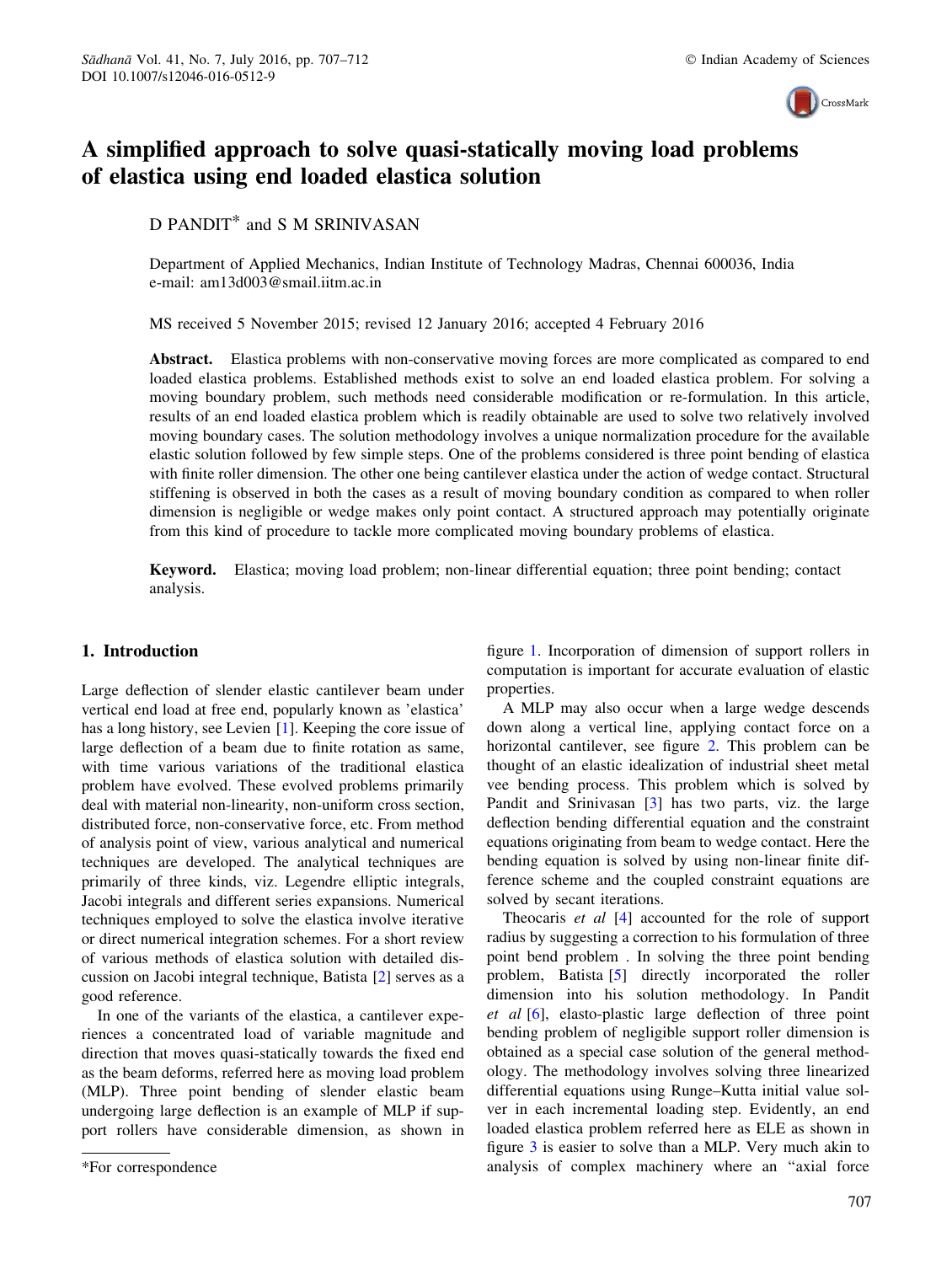

Figure 1. Schematic of three point bending depicting geometry and load.



Figure 2. Large cantilever under wedge contact induced deflection.



Figure 3. An ELE carrying a follower load acting normally.

member" is first sought for (if it exists), in a given MLP the corresponding ELE may be searched for. We observed that a particular way of normalizing the solution data obtained from an ELE can be directly correlated with that of the MLP in a unique manner. This unique correlation paves the way for solving many MLP by employing simple steps specific to the problem. This inference is supported in Mutyalarao et al [7]. In this mentioned article, the authors show that when the end angle is less than  $\frac{\pi}{2}$ , there exists an

unique load to end angle relationship, provided that the load and the end angle are increased monotonically from zero. In many practical cases of large deformation of elastica, the load is increased from zero and the bend profile do not curl back or have points of inflection. The scope of the present method is limited to these problems. The aim of the article is to present easily amenable procedures which uses the result of the ELE as shown in figure 3 to solve MLP as depicted in figure 1 and figure 2, which have practical importance. We hope that such an approach which we will be describing in relevant sections, in effect may help devising general methodology for solving all MLP belonging to a specific ELE. In section 2, the general formulation of an ELE is presented. Here, a follower load acts normally to the elastica at its free end. In section 3 the solution procedure to solve a three point bending of elastica is presented. And in section 4 an elastic slender long cantilever undergoing large deflection under the action of a large wedge is considered. The solution procedure as well as consequent responses are shown.

## 2. The elastica formulation with normal follower load at its free end

Figure 3 shows a thin elastic cantilever of length *l* and flexural rigidity EI with a concentrated end load P. The load is of follower type which remains perpendicular to the deformed beam elastic line. A Cartesian coordinate system  $XOY$  is chosen wherein  $OX$  axis is directed along the undeformed straight beam. The arc length measured along the beam is denoted by s. The angle between the tangent at any point on the beam axis to OX axis is denoted by  $\phi(s)$ , and the end angle by  $\psi$ .

The beam is assumed to satisfy Euler–Bernoulli conditions and hence shear and axial deformations are neglected. Combining the kinetic, kinematic and elastic constitutive law, the governing differential equation is obtained as [8]:

$$
EI\frac{d^2\phi}{ds^2} + P\cos(\psi - \phi) = 0;
$$
  
\n
$$
\phi = \phi(s); \quad 0 \le s \le l.
$$
\n(1)

With boundary conditions:

$$
\phi(s = 0) = 0,
$$
\n $\frac{d\phi}{ds}(s = l) = 0;$ 

Equation 1 may be solved by either analytical or numerical methods of choice. In the presented work, the method proposed in Shvartsman [8] is used. In this methodology, the two point boundary value problem of Eq. (1), is reduced to an initial value problem by change of variables. The initial value problem is subsequently solved by the classical 4th order Runge–Kutta method.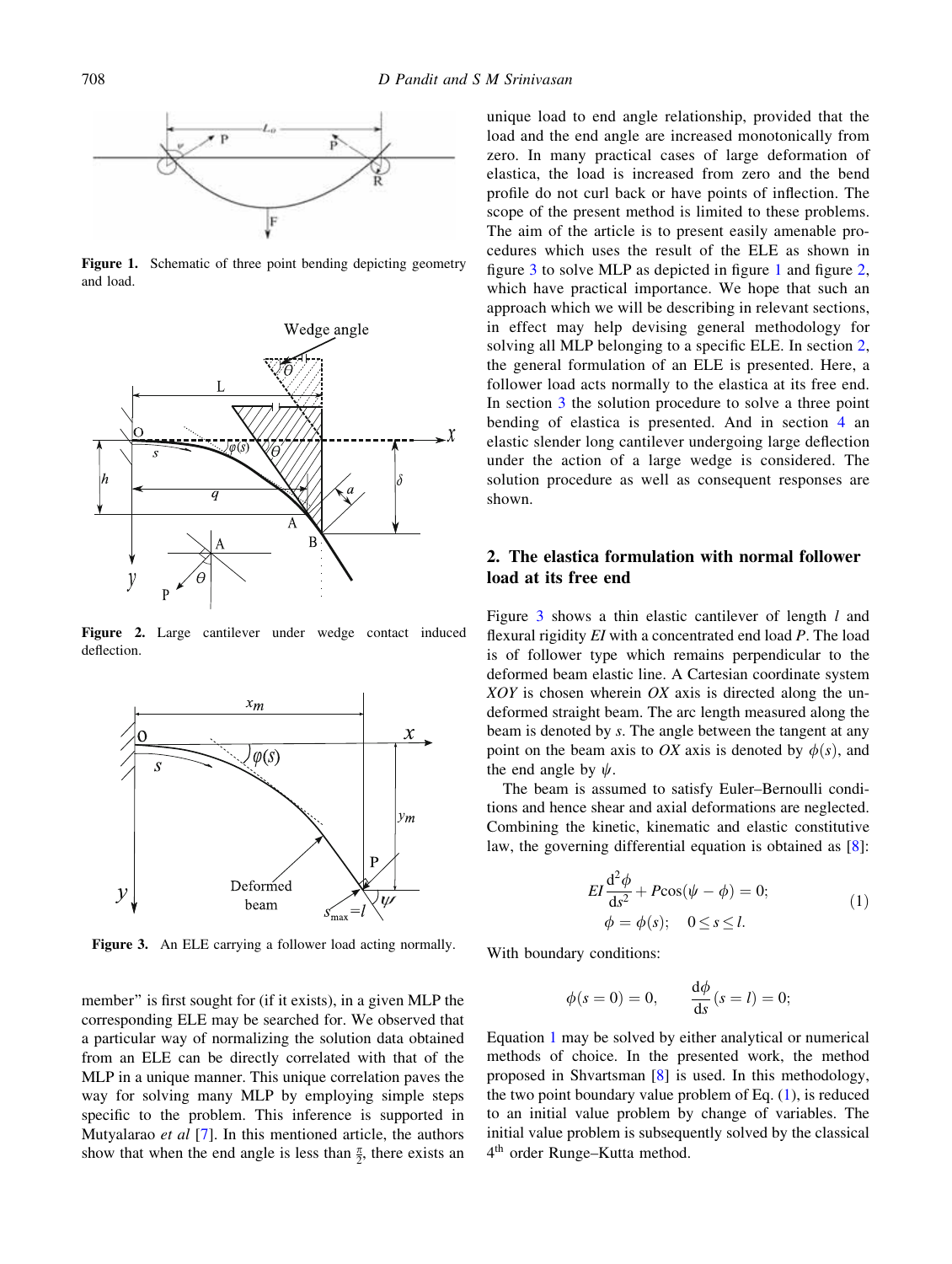After obtaining the solution, i.e.  $\phi(s)$ , the Cartesian coordinates of the free end of the deformed beam axis is obtained from

$$
x(s = l) = x_m = \int_0^l \cos \phi \, ds, \quad y(s = l) = y_m = \int_0^l \sin \phi \, ds.
$$
\n(2)

We observed that a unique way of normalizing this solution may be used to easily solve relatively complicated cases in which the point of application of force, direction and magnitude changes with deformation of beam. It may be noted here that a given class of ELE can only be applied to solve a particular class of MLP. In this article we consider ELE where the force is always normal to beam axis, likewise the class of MLP that may be solved from these solution need to have force following the beam normally. To achieve the suitable normalization of solution variables, load is normalized as

$$
\bar{P} = \frac{Px_m^2}{EI}.\tag{3}
$$

The displacement is normalized as

$$
\bar{d} = \frac{y_m}{x_m}.\tag{4}
$$

Subsequently the normalized solution is stored to be used as a data base. The key relationships are that of  $\bar{P}$  vs.  $\bar{d}$  and end angle  $(\psi)$  vs.  $\overline{d}$  and they are depicted graphically in figures 4 and 5 respectively.

It may be noted here that  $\frac{x_m}{l}$  or  $\frac{y_m}{l}$  are not used individually, but are combined to obtain  $\bar{d}$  as given in Eq. (4). Another key point to note here is that the normalization procedure is done using the solution of the large deflection problem (ELE). Here  $x_m$  is used to normalize force (P) and not l, the length of the beam. However if the force is such that it produces small deflection then the response obtained by usual way of normalization i.e. end displacement as  $\frac{y_m}{l}$ 



Figure 5. End angle vs. normalized displacement for the ELE.

and load as  $P^* = \frac{Pl^2}{EI}$  will be very close to that of current approach response. This is because if the force is small, the displacement will be also small and so  $x_m \approx l$ .

#### 3. Three point bending of slender elastic beam

In figure 1 a slender elastic beam resting on two circular roller supports is shown. The beam is acted upon by a concentrated vertical force F acting at the center location between the supports. The supports are assumed to be friction-less. Owing to symmetry, this problem is equivalent to the problem of a cantilever under the action of a roller punch moving vertically downward keeping the center of roller always at a fixed distance from the support, see figure 6. The central load application point in the three point bending problem i.e. where  $F$  is applied, see figure 1, acts as the fixed point of the equivalent cantilever which is flipped upside down. The support rollers of the three point bending problem acts as the load application roller of the equivalent cantilever which applies a concentrated force P that is perpendicular to the deformed beam. Clearly, the roller center locus line in the equivalent problem and



Figure 4. Normalized load vs. normalized displacement for the ELE.



Figure 6. Large cantilever under roller punch contact induced deflection.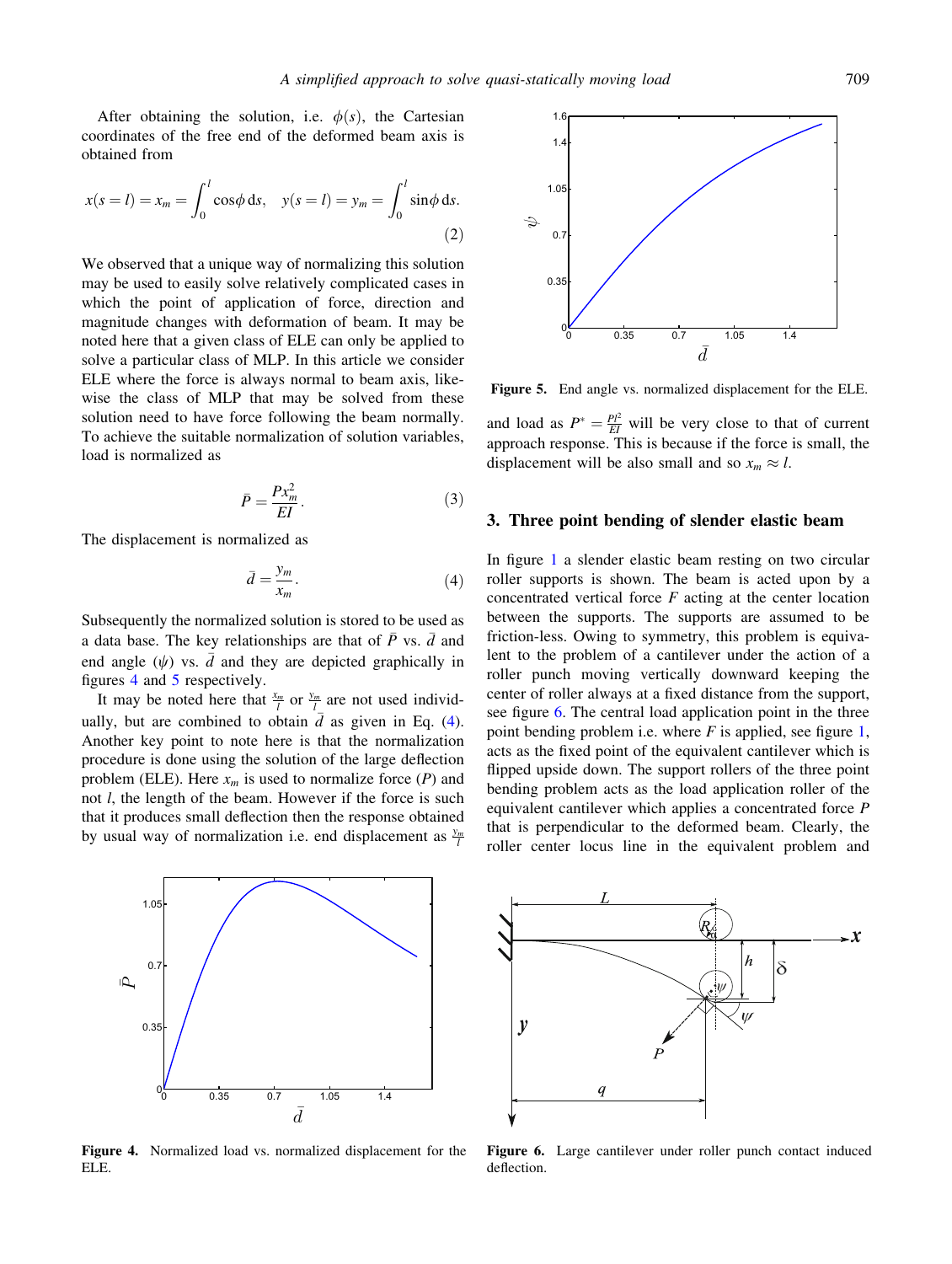support to support center distance in the original problem are related by

$$
L_0 = 2L.\t\t(5)
$$

The forces in the equivalent and original problem are related by

$$
F = 2P\cos\psi,\tag{6}
$$

where  $\psi$  is the inclination of tangent at roller contact point with horizontal, as shown in figure 6.

The kinematics involved in the cantilever problem are given by

$$
\delta = h + R(1 - \cos\psi) \tag{7}
$$

And

$$
L = q + R\sin\psi.
$$
 (8)

In this problem we are given  $L$ ,  $EI$ ,  $R$  and the final specified displacement of roller bottom point  $\delta_f$ . We are required to find the force on the beam P for any  $0 < \delta \le \delta_f$ . In non-dimensionalized form, the load is given by  $\tilde{P} = \frac{PL^2}{EI}$ and displacement by  $\tilde{\delta} = \frac{\delta}{L}$ . In order to find the  $\tilde{P}$  vs.  $\tilde{\delta}$ relation we follow the following steps sequentially:

- 1. Any  $\psi^* > 0$  is chosen (as small as required)<sup>1</sup>
- 2. Corresponding to  $\psi^*$ , from figure 5,  $\bar{d}^*$  is determined
- 3. Corresponding to  $\bar{d}^*$ , from figure 4,  $\bar{P}^*$  is determined
- 4.  $q^*$  determined from Eq. (8)
- 5.  $h^*$  determined from  $h^* = q^* \bar{d}^*$ , from uniqueness of figure 5
- 6.  $\delta^*$  determined from Eq. (7)
- 7.  $\tilde{P}$  determined from  $\tilde{P} = \bar{P}^* \frac{L^2}{(q^*)^2}$  $rac{L^2}{(q^*)^2}$ , from uniqueness of figure 4
- 8. The above steps are continued for all  $\psi > \psi^*$  until the specified  $\delta_f$  is obtained.

Following the above procedure, excellent agreement with Batista [2] is obtained for the case when  $\frac{R}{L} = 0.14$  and rollers are friction-less. In figure 7, the force displacement relationship for varying roller dimension for a specified  $\frac{\delta_j}{L}$ (=1) is shown. For higher roller dimension the response curves are seen to have points of inflection. The end loaded cantilever force–displacement response of figure 4 is also represented for comparison purpose. It is observed that, as the roller dimension diminishes, the response curves tend to that of the end loaded cantilever result (of  $\bar{P}$  vs.  $\bar{d}$ ). Also it may be noted that under small displacement condition, variation of roller dimension does not affect the response. Small deflection theory predicts linearity in force - end displacement response, this is observed here as well



Figure 7. Force response of equivalent cantilever under roller punch displacement.

irrespective of roller dimension. It may be appreciated here that the shape or size of roller can influence the response only when the beam undergoes substantial deflection making it slide along the roller. The results of the equivalent cantilever problem can be readily converted to the three point bend case by employing Eq.  $(5)$  and Eq.  $(6)$ .

# 3.1 Generalization of the method for non-circular roller

In figure 6 a circular roller is shown of constant radius of curvature as  $R$ . Now suppose we imagine to have rollers where the center of curvature is constant but the radius changes with increase of  $\alpha$  (see figure 6); this is clearly a case of non-uniform curvature roller where radius R is a function of  $\alpha$ , i.e  $R = R(\alpha)$ . In this case, the kinematic conditions of Eqs. (7) and (8) reads:

$$
\delta = h + R(0) - R(\psi)\cos\psi \tag{9}
$$

And

$$
L = q + R(\psi)\sin\psi.
$$
 (10)

To obtain the response of the non-circular roller problem, the subsequent steps to be followed are the same as that for the circular roller case. It may be pointed out here that,  $R(\alpha)$  is a known function i.e. the geometry of the roller should be known and be independent of deformation. Clearly, for other types of roller, the kinematic conditions relating L and  $\delta$  with h, q and  $\psi$ will be different, but the subsequent steps will be same as that of circular roller support, provided the rollers are friction-less.

#### 4. Wedge contact with elastic cantilever beam

In figure 2 a long elastic cantilever is deformed by the action of a large wedge descending vertically downward. The wedge is assumed to be rigid. The plane slant edge of the

 $<sup>1</sup>$  The first choice of end angle.</sup>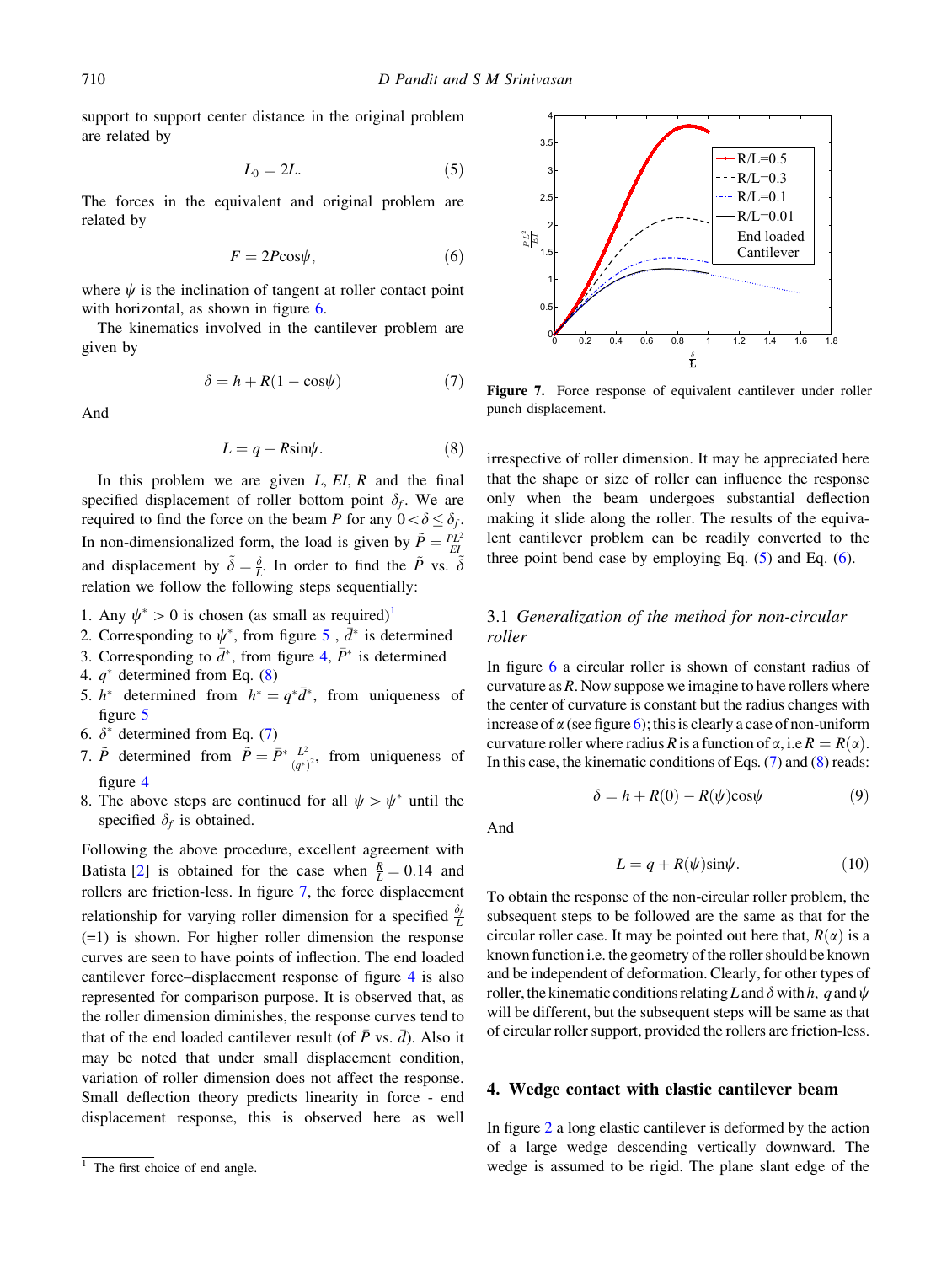wedge is assumed to be inclined by  $\theta$  radian with respect to x axis. The vertical displacement of its tip is denoted by  $\delta$ . In the deflected configuration, the wedge is assumed to apply a concentrated force  $P$  at a point denoted by  $A$  on the beam. The surface of the wedge is assumed friction-less and so the force acts in a direction normal to the wedge face. If the surface of the wedge applies a distributed force on the beam, then the beam in this portion would have non-zero bending moment which would bend it and thereby make it loose contact with the wedge. Hence the force is assumed to be concentrated and the point where its concentrated is denoted by A. Beyond point A along AB since no bending moment is present, the beam remains straight with point  $B$  on the beam coinciding with the wedge tip. The straight portion of the deflected beam, denoted by  $AB = a$  is defined as the contact region of the beam with the wedge.

In this problem, similar to that in section  $3$ , we are given L, EI,  $\theta$  and the final displacement of wedge tip :  $\delta_f$ . As in the previous case, we are required to find P for any  $0 < \delta \le \delta_f$ . Here, additionally we are interested in the relationship of contact length (*a*) with the wedge tip displacement ( $\delta$ ).

In order to solve the given problem, we first note that line contact will commence for a given  $\delta$  only when the inclination of the deformed beam at B of figure 2 just equals  $\theta$ . The corresponding displacement is denoted as  $\delta^*$ . Response of an elastic cantilever is unique and hence the force response of the beam for  $\delta \leq \delta^*$  is that given in figure 4. This implies when contact do not develop,  $\tilde{P} = \overline{P}$  and  $\tilde{\delta} = \bar{d}$ . However, if  $\delta_f > \delta^*$ , the responses are not the same. This is because from the point of view of the ELE as discussed in section 2, the free end is not where the wedge tip is. Rather, the domain is defined by the fixed end  $(O)$  and A of figure 2. Since displacement is specified for the wedge tip (i.e.  $B$ ), a relationship is required to connect the ELE and this wedge contact problem. In developing such a relationship, the key thing to observe is that the slope at A is given by  $\tan(\theta)$  for any  $\delta \geq \delta^*$ . Let the displacement corresponding to  $\psi = \theta$  from figure 5 be denoted as  $\overline{d}_{\overline{a}}^*$  and subsequently from figure 4 the force be denoted as  $\bar{P}^*$ .

Clearly,

$$
\frac{\delta^*}{L} = \bar{d}^*.
$$
\n(11)

Now from simple kinematics of figure 2, we have the following for  $0 \leq \delta \leq \delta_f$ :

$$
q = L - a\cos\theta\tag{12}
$$

And

$$
h = \delta - a \sin \theta. \tag{13}
$$

Again, for all  $\delta > \delta^*$ :

$$
\frac{q}{h} = \bar{d}^*.\tag{14}
$$

Using Eq.  $(12)$  and Eq.  $(13)$  into Eq.  $(14)$  and simplifying, we get:

$$
a = \frac{\delta - \delta^*}{\sin \theta - \bar{d}^* \cos \theta}.
$$
 (15)

Now, since during contact deformation, the slope at A of figure 2 remains tan  $\theta$ , the force is given by

$$
\bar{P}^* = \frac{Pq^2}{EI}.\tag{16}
$$

Using  $\tilde{P} = \frac{PL^2}{EI}$  and Eq. (12) into Eq. (16), we get

$$
\tilde{P} = \frac{\bar{P}^*}{\left(1 - \frac{a}{L}\cos\theta\right)^2}.
$$
\n(17)

The commencement of contact deformation is governed by Eq. (11). During contact deformation the complete response of force and contact length is given by Eq. (17) and Eq. (15) respectively. Following the procedure described in this section, the force and contact length responses are depicted



Figure 8. Force–displacement response for various wedge angles.



Figure 9. Dependence of contact length on wedge tip displacement, for various wedge angles.